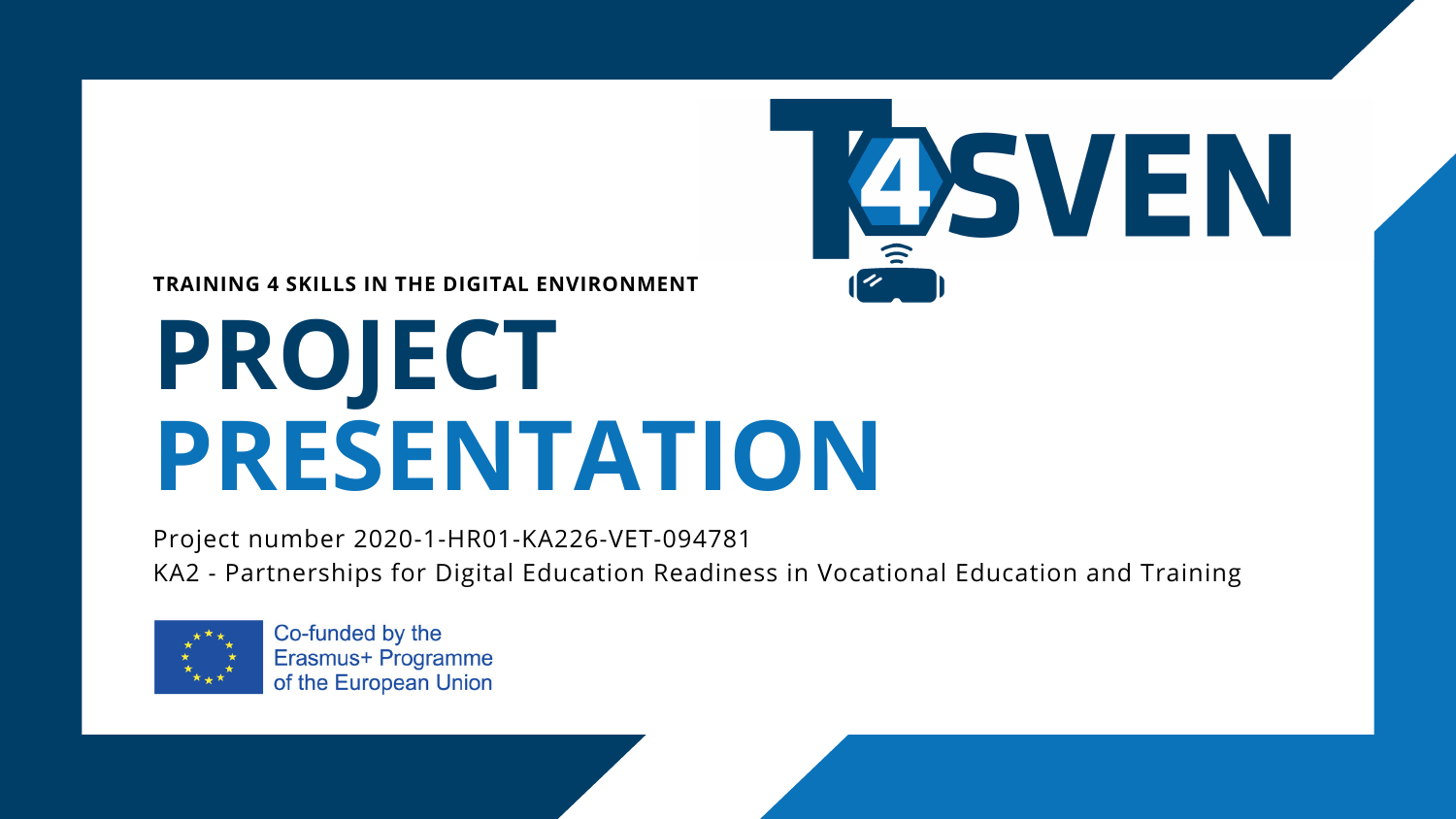- What T4SVEN is about?
- What does T4SVEN aim at?
- For whom T4SVEN is intended?
- Who is implementing T4SVEN?
- What outcomes are expected by T4SVEN?





### CONTENT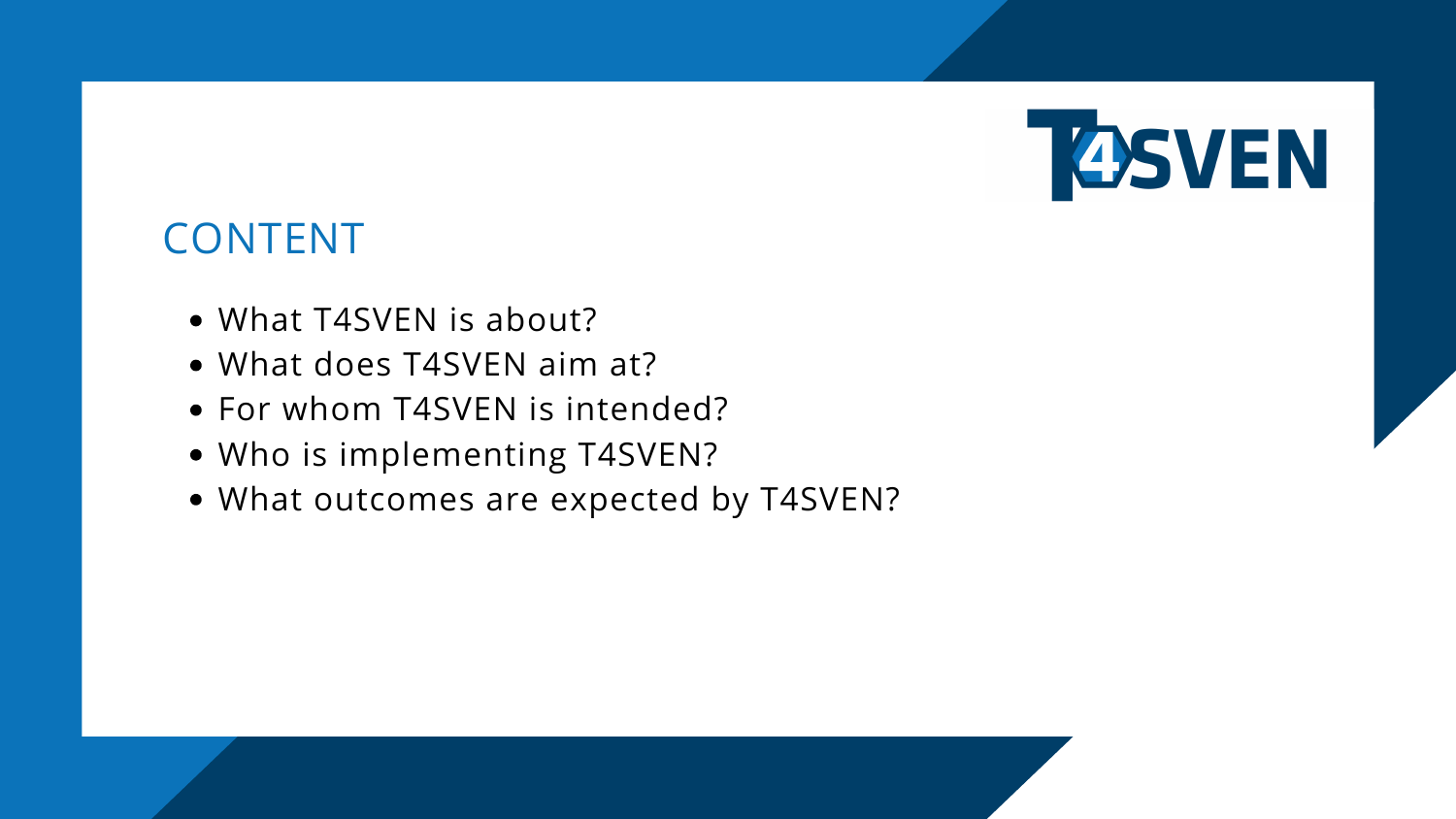In short, the project aims to offer VET teachers & trainers a set of digital open resources based on digital pedagogy principles, to equip them with competences for integration of digital technologies with their contentmatter expertise and thus enhance effective teaching, enrich the methods of VET delivery, including Work-based Learning (WBL).



- 
- 

### **Introduction to the Project** WHAT T4SVEN IS ABOUT?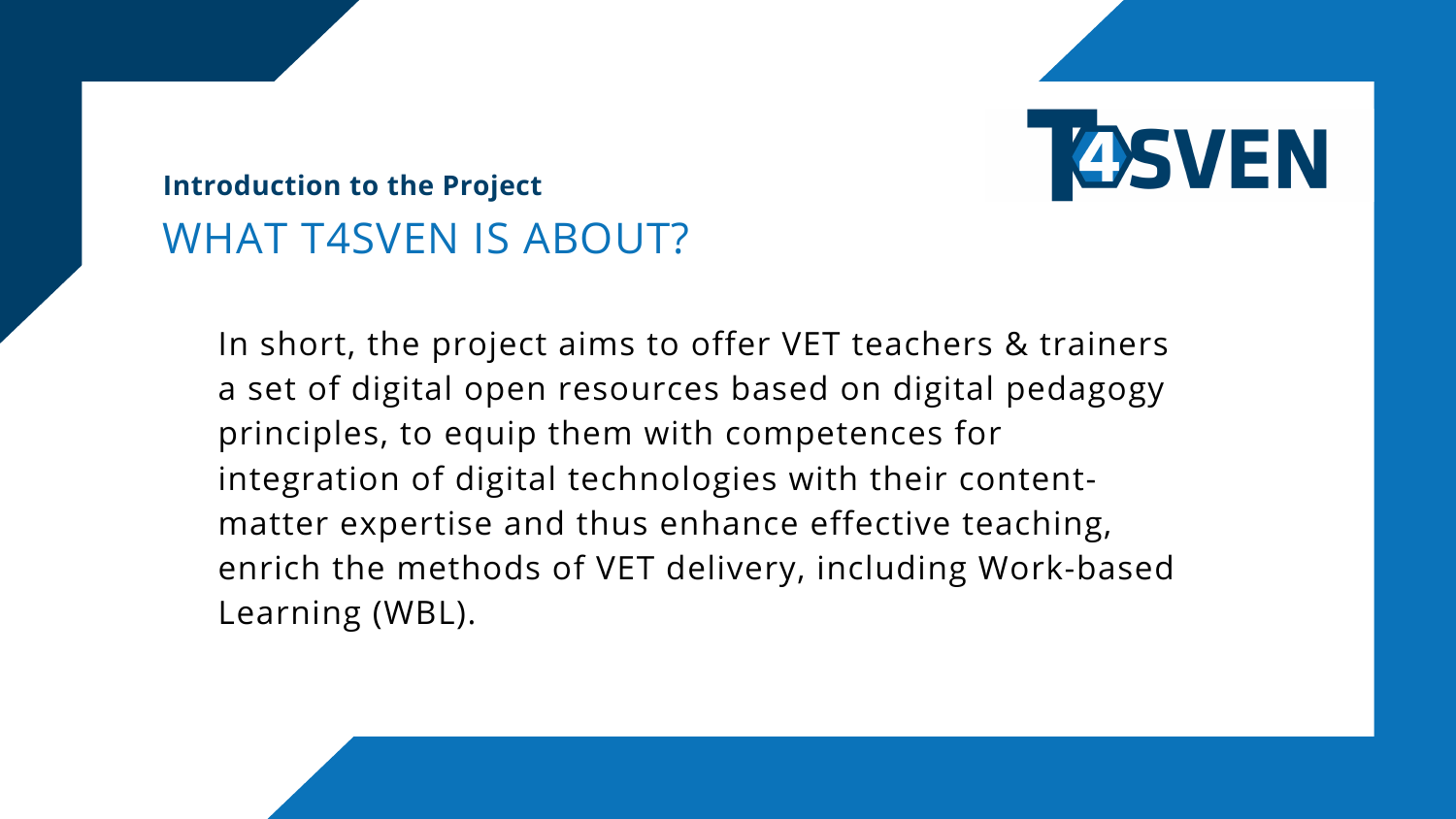- develop concept on digital pedagogy with special focus on the WBL in some of the hardest hit sectors due to Covid-19, such as tourism, hospitality and transport
- pilot developed online course on digital pedagogy
- pilot a peer-review approach to validate the final coursework of teachers
- prepare VET t&t for pedagogical and methodical challenges when transferring to digital and blended learning environment



### **Introduction to the Project - II** SPECIFIC OBJECTIVES (1/2)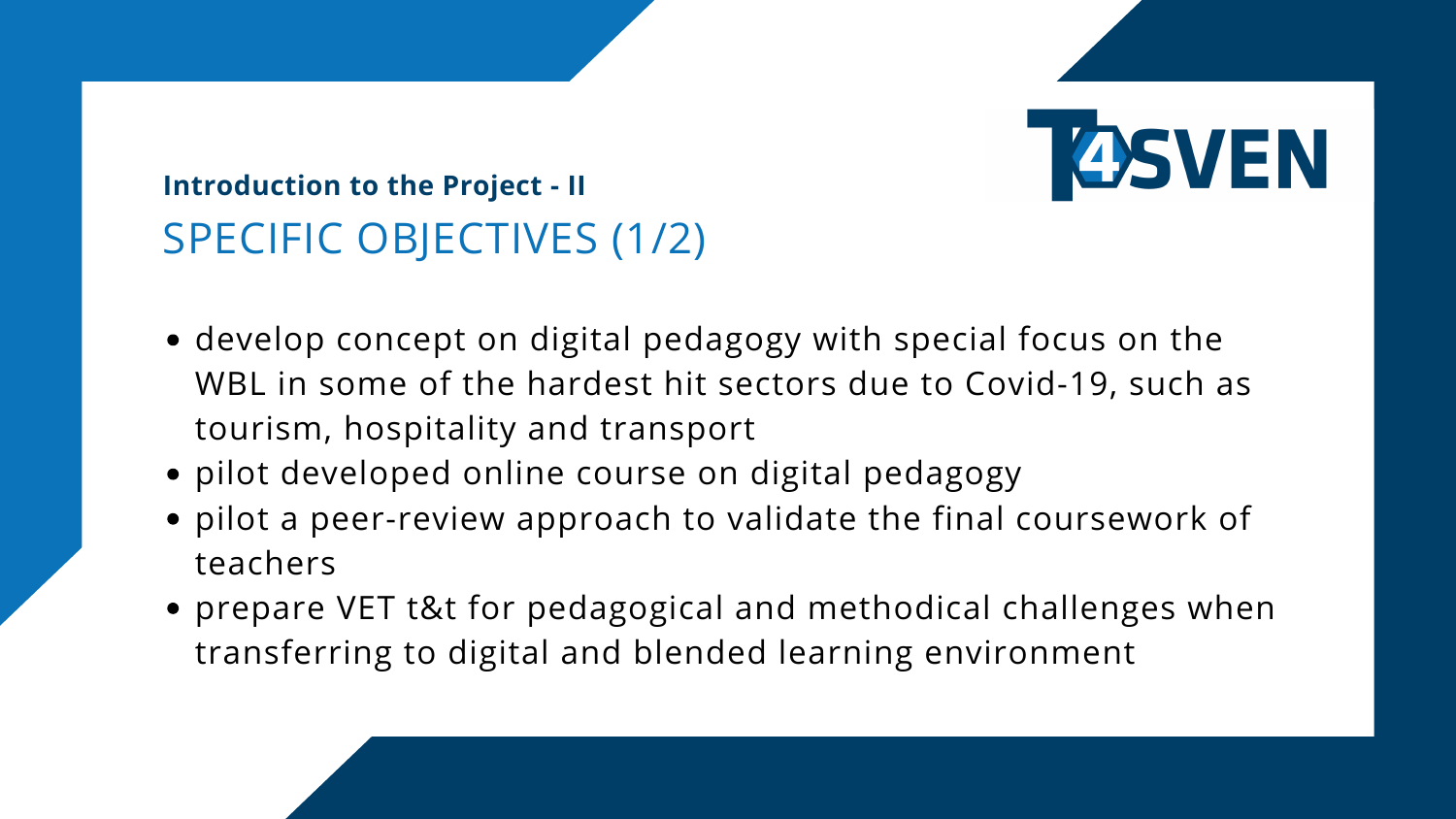- strengthen networking and international cooperation through partnership between countries and different levels of education
- strengthen networking between VET schools and exchange of good practice, through the implementation of a peer review as external evaluation tool
- promote openness, inclusiveness and innovativeness of VET



### **Introduction to the Project - III** SPECIFIC OBJECTIVES (2/2)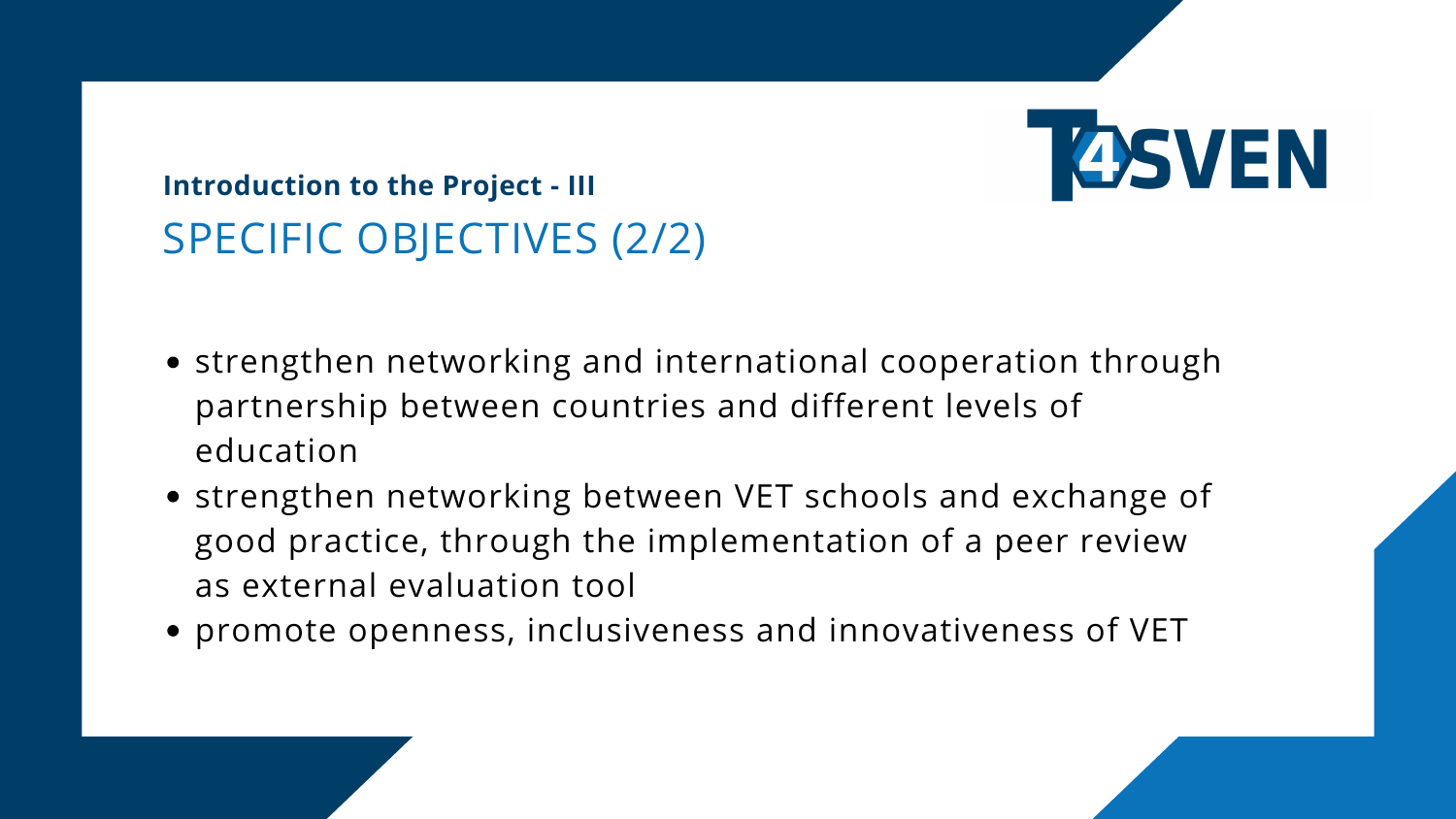While the primary target group is VET teachers & trainers, the innovative practices introduced by this project will also benefit VET students, school directors, in-company WBL trainers, policy makers, researchers and other stakeholders



### **Target Audience** FOR WHOM T4SVEN IS INTENDED?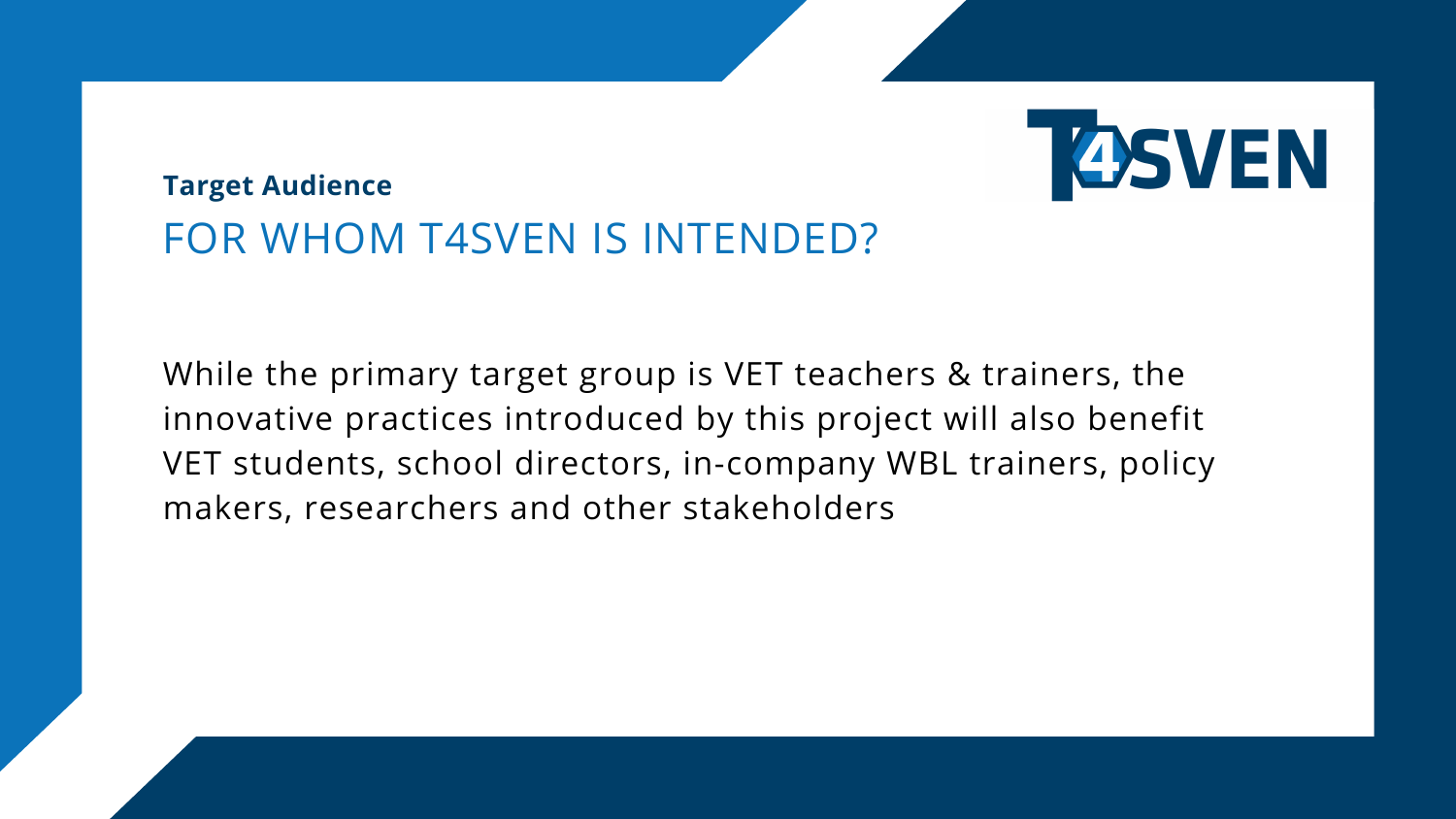- Project leader: ASOO Agency for Vocational and Adult Education (Croatia)
- University of Cyprus (Cyprus)
- HOU Hellenic Open University (Greece)
- University of Patras (Greece)
- EVBB Europäischer Verband Beruflicher Bildungsträger (Germany)

### **Partnership** WHO IS IMPLEMENTING T4SVEN?

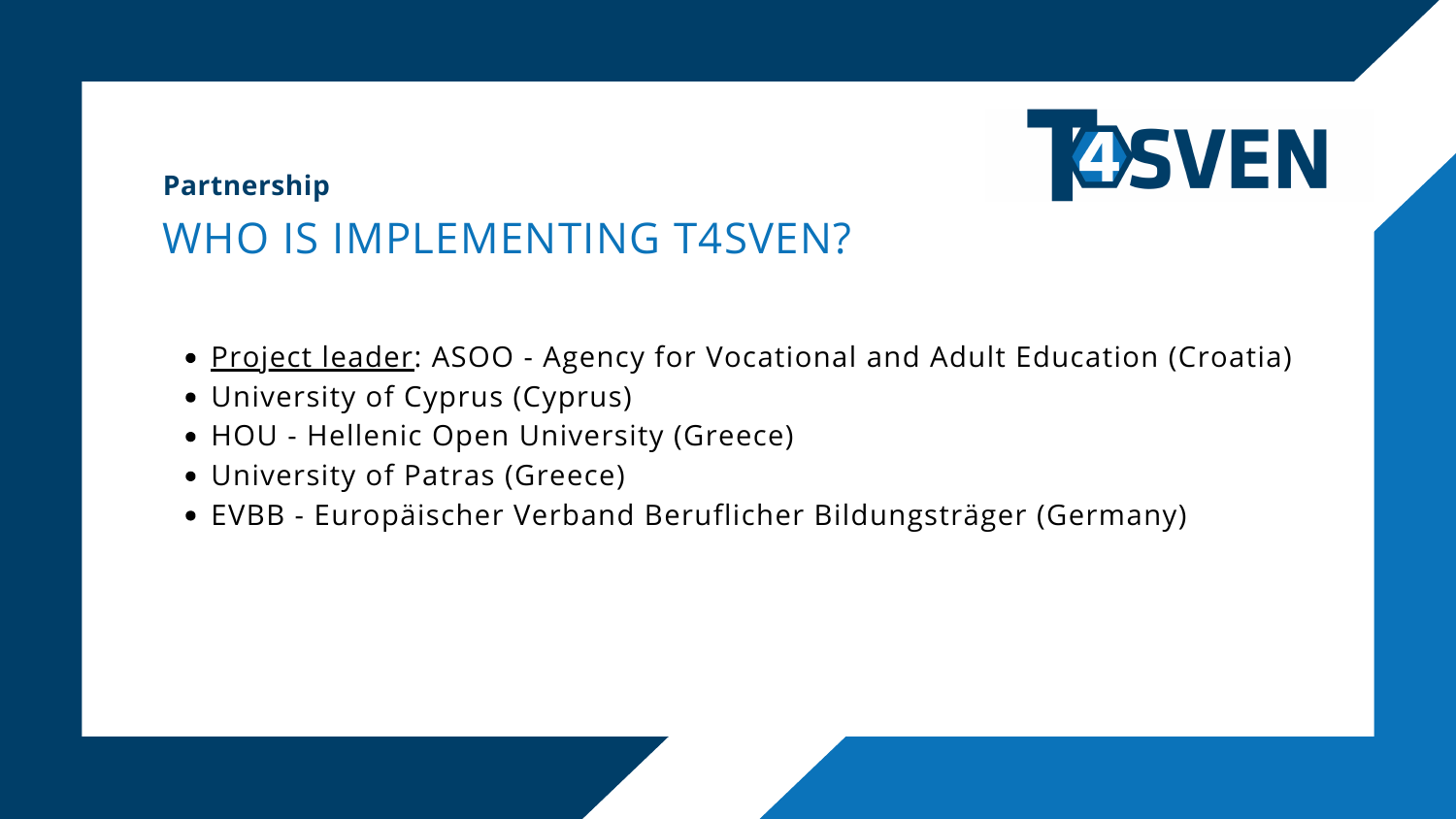### ARE YOU INTERESTED? DO YOU WANT TO KNOW MORE?

### **WEBSITE:** [WW](https://t4sven.cs.ucy.ac.cy/)W.T4SVEN.EU



Co-funded by the Erasmus+ Programme of the European Union

Project number 2020-1-HR01-KA226-VET-094781 KA2 - Partnerships for Digital Education Readiness in Vocational Education and Training



### **CONTACT:** T4SVEN.ASOO@GMAIL.COM